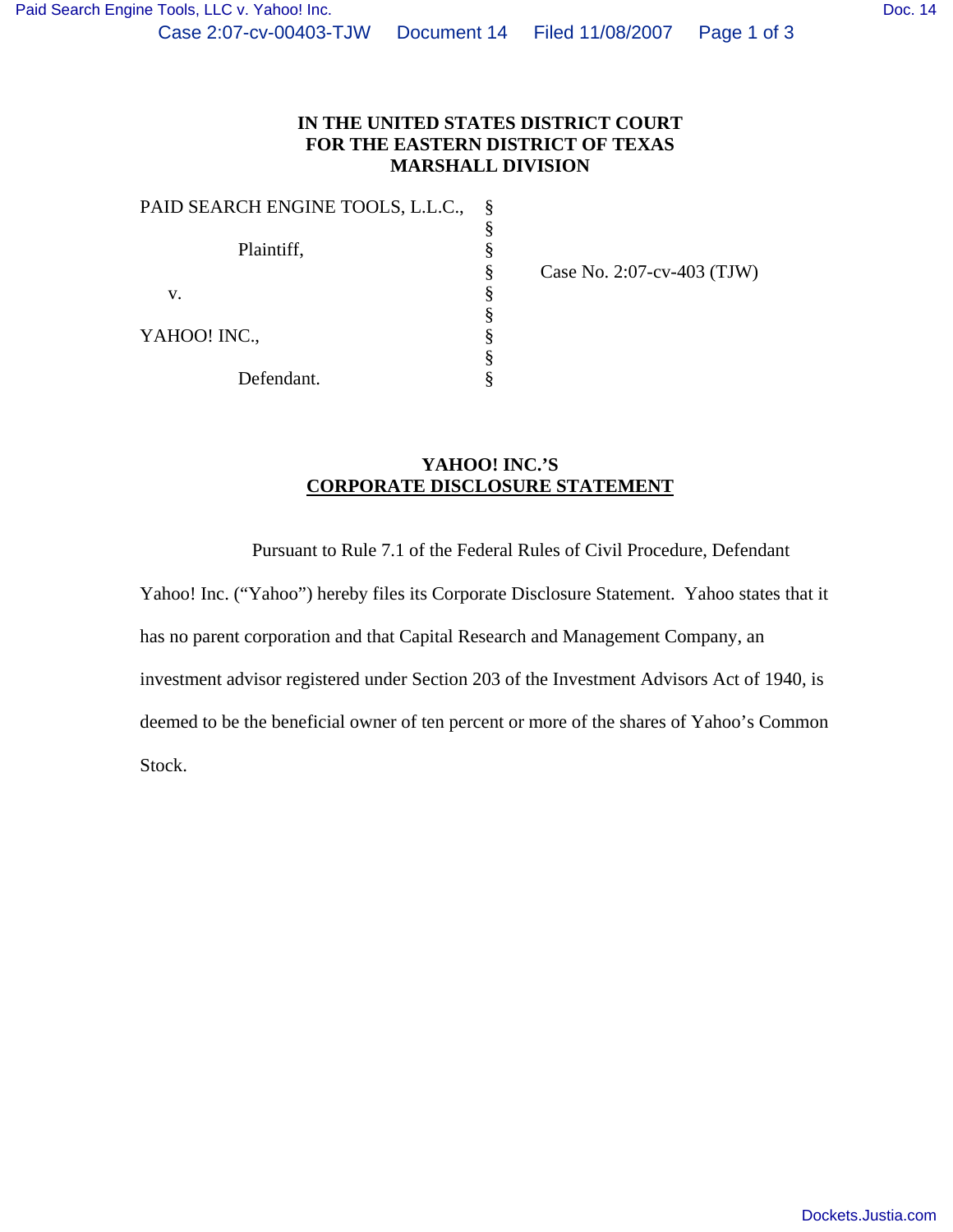DATED: November 8, 2007 /s/ David J. Healey

David Healey (Attorney-in-Charge) State Bar No. 09327980 WEIL, GOTSHAL & MANGES LLP 700 Louisiana, Suite 1600 Houston, TX 77002 Telephone: 713-546-5000 Fax: 713-224-9511 david.healey@weil.com

Matthew D. Powers (*pro hac vice*) Douglas Lumish (*pro hac vice*) WEIL, GOTSHAL & MANGES LLP 201 Redwood Shores Parkway, 5th floor Redwood City, CA 94065 Telephone: 605-802-3000 Fax: 605-802-3100 matthew.powers@weil .com doug.lumish@weil .com

Daniel J. Melman (*pro hac vice*) WEIL, GOTSHAL & MANGES LLP 767 Fifth Avenue New York, NY 10153 Telephone: 212-310-8000 Fax: 212-310-8007 daniel.melman@weil.com

## **COUNSEL FOR DEFENDANT YAHOO! INC.**